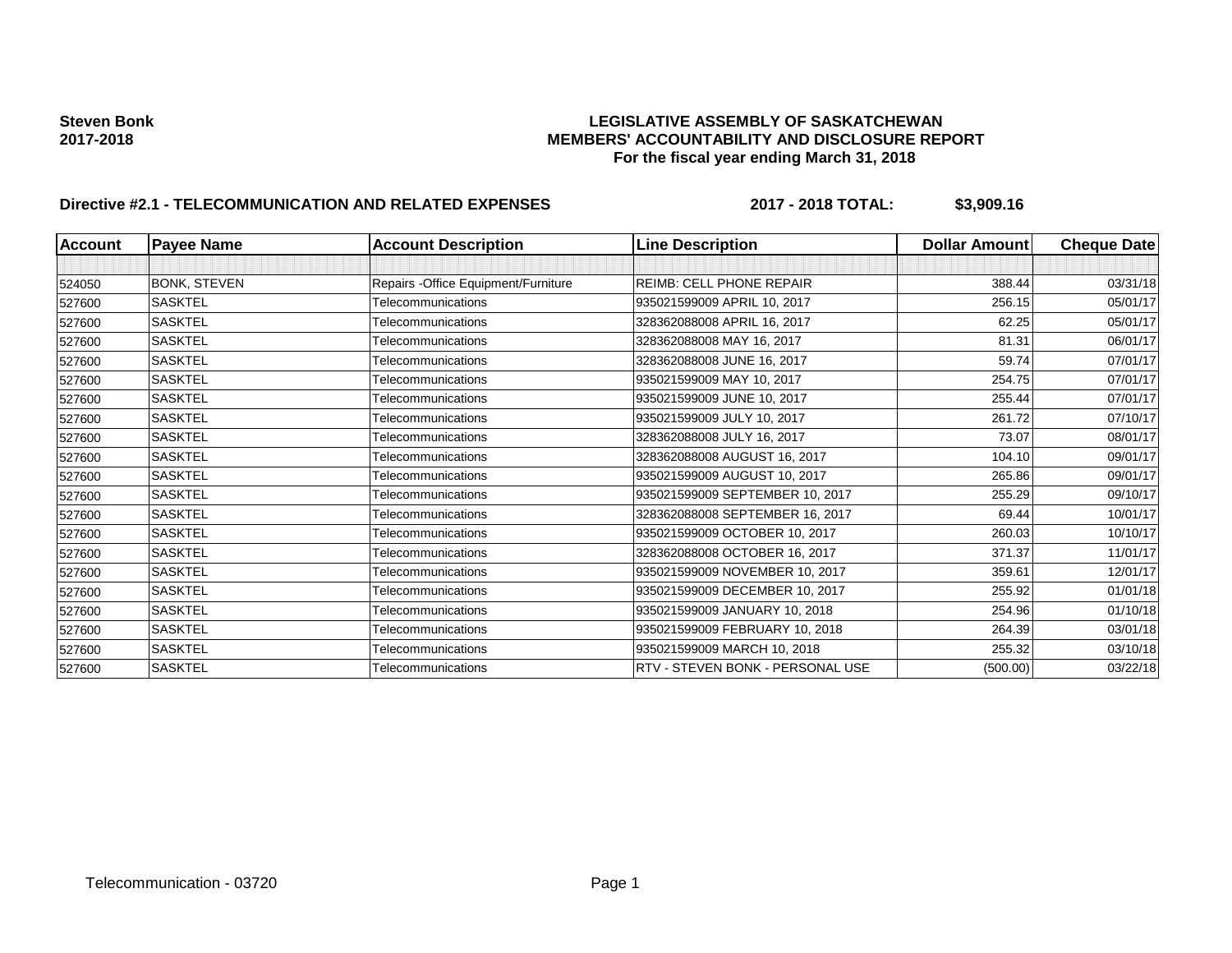# **LEGISLATIVE ASSEMBLY OF SASKATCHEWAN MEMBERS' ACCOUNTABILITY AND DISCLOSURE REPORT For the fiscal year ending March 31, 2018**

# **Directive #3.1 - MLA TRAVEL AND LIVING EXPENSES 2017 - 2018 TOTAL: \$42,125.52**

| <b>Account</b> | <b>Payee Name</b>   | <b>Account Description</b>  | <b>Line Description</b>                        | <b>Dollar Amount</b> | <b>Cheque Date</b> |
|----------------|---------------------|-----------------------------|------------------------------------------------|----------------------|--------------------|
|                |                     |                             |                                                |                      |                    |
| 541900         | <b>BONK, STEVEN</b> | Elected Rep - Travel        | MLA TRAVEL APRIL 1-20, 2017                    | 1,817.18             | 04/25/17           |
|                |                     |                             | APRIL 2017 MLA REGINA                          |                      |                    |
| 541900         | <b>BONK, STEVEN</b> | <b>Elected Rep - Travel</b> | <b>ACCOMMODATION</b>                           | 1,500.00             | 04/26/17           |
| 541900         | <b>BONK, STEVEN</b> | <b>Elected Rep - Travel</b> | MLA TRAVEL APRIL 23-28, 2017                   | 709.20               | 05/02/17           |
| 541900         | <b>BONK, STEVEN</b> | <b>Elected Rep - Travel</b> | MLA TRAVEL MAY 1-18, 2017                      | 1,494.60             | 05/18/17           |
| 541900         | <b>BONK, STEVEN</b> | <b>Elected Rep - Travel</b> | MAY 2017 MLA REGINA ACCOMMODATION              | 1,550.00             | 05/24/17           |
| 541900         | <b>BONK, STEVEN</b> | <b>Elected Rep - Travel</b> | MLA TRAVEL MAY 9-31, 2017                      | 4.061.43             | 06/01/17           |
| 541900         | <b>BONK, STEVEN</b> | Elected Rep - Travel        | MLA TRAVEL MAY 9-31, 2017                      | 1,210.20             | 06/01/17           |
| 541900         | <b>BONK, STEVEN</b> | <b>Elected Rep - Travel</b> | MLA TRAVEL MAY 9-31, 2017                      | (4,061.43)           | 06/01/17           |
| 541900         | <b>BONK, STEVEN</b> | <b>Elected Rep - Travel</b> | MLA TRAVEL JUNE 1-16, 2017                     | 1,515.38             | 06/16/17           |
|                |                     |                             | JUNE 2017 MLA REGINA                           |                      |                    |
| 541900         | <b>BONK, STEVEN</b> | <b>Elected Rep - Travel</b> | <b>ACCOMMODATION</b>                           | 1,500.00             | 06/23/17           |
| 541900         | <b>BONK, STEVEN</b> | Elected Rep - Travel        | MLA TRAVEL JULY 1-17, 2017                     | 1,203.03             | 07/14/17           |
| 541900         | <b>BONK, STEVEN</b> | <b>Elected Rep - Travel</b> | MLA TRAVEL JUNE 17-30, 2017                    | 661.90               | 07/17/17           |
|                | <b>BONK, STEVEN</b> | <b>Elected Rep - Travel</b> | JULY 2017 MLA REGINA<br><b>ACCOMMODATION</b>   | 1,550.00             | 07/19/17           |
| 541900         |                     |                             |                                                |                      |                    |
| 541900         | <b>BONK, STEVEN</b> | <b>Elected Rep - Travel</b> | MLA TRAVEL JUNE 20 - 30, 2017                  | 425.95               | 07/27/17           |
| 541900         | <b>BONK, STEVEN</b> | <b>Elected Rep - Travel</b> | AUGUST 2017 MLA REGINA<br><b>ACCOMMODATION</b> | 1,550.00             | 09/01/17           |
| 541900         | <b>BONK, STEVEN</b> | <b>Elected Rep - Travel</b> | MLA TRAVEL AUGUST 8-31, 2017                   | 1,359.05             | 09/06/17           |
| 541900         | <b>BONK, STEVEN</b> | <b>Elected Rep - Travel</b> | MLA TRAVEL JULY 14-29, 2017                    | 2,197.87             | 09/06/17           |
| 541900         | <b>BONK, STEVEN</b> | Elected Rep - Travel        | MLA TRAVEL SEPTEMBER 1-12, 2017                | 720.03               | 09/21/17           |
|                |                     |                             | SEPTEMBER 2017 MLA REGINA                      |                      |                    |
| 541900         | <b>BONK, STEVEN</b> | <b>Elected Rep - Travel</b> | <b>ACCOMMODATIONS</b>                          | 1,500.00             | 09/22/17           |
| 541900         | <b>BONK, STEVEN</b> | Elected Rep - Travel        | MLA TRAVEL MAY 24-OCT 15, 2017                 | 459.72               | 10/27/17           |
|                |                     |                             | OCTOBER 2017 MLA REGINA                        |                      |                    |
| 541900         | <b>BONK, STEVEN</b> | <b>Elected Rep - Travel</b> | <b>ACCOMMODATIONS</b>                          | 1.550.00             | 10/31/17           |
| 541900         | <b>BONK, STEVEN</b> | <b>Elected Rep - Travel</b> | MLA TRAVEL OCTOBER 20-29, 2017                 | 649.55               | 11/01/17           |
| 541900         | <b>BONK, STEVEN</b> | Elected Rep - Travel        | MLA TRAVEL NOVEMBER 29-30, 2017                | 113.90               | 12/07/17           |
| 541900         | <b>BONK, STEVEN</b> | <b>Elected Rep - Travel</b> | MLA TRAVEL NOVEMBER 1-28, 2017                 | 797.15               | 12/07/17           |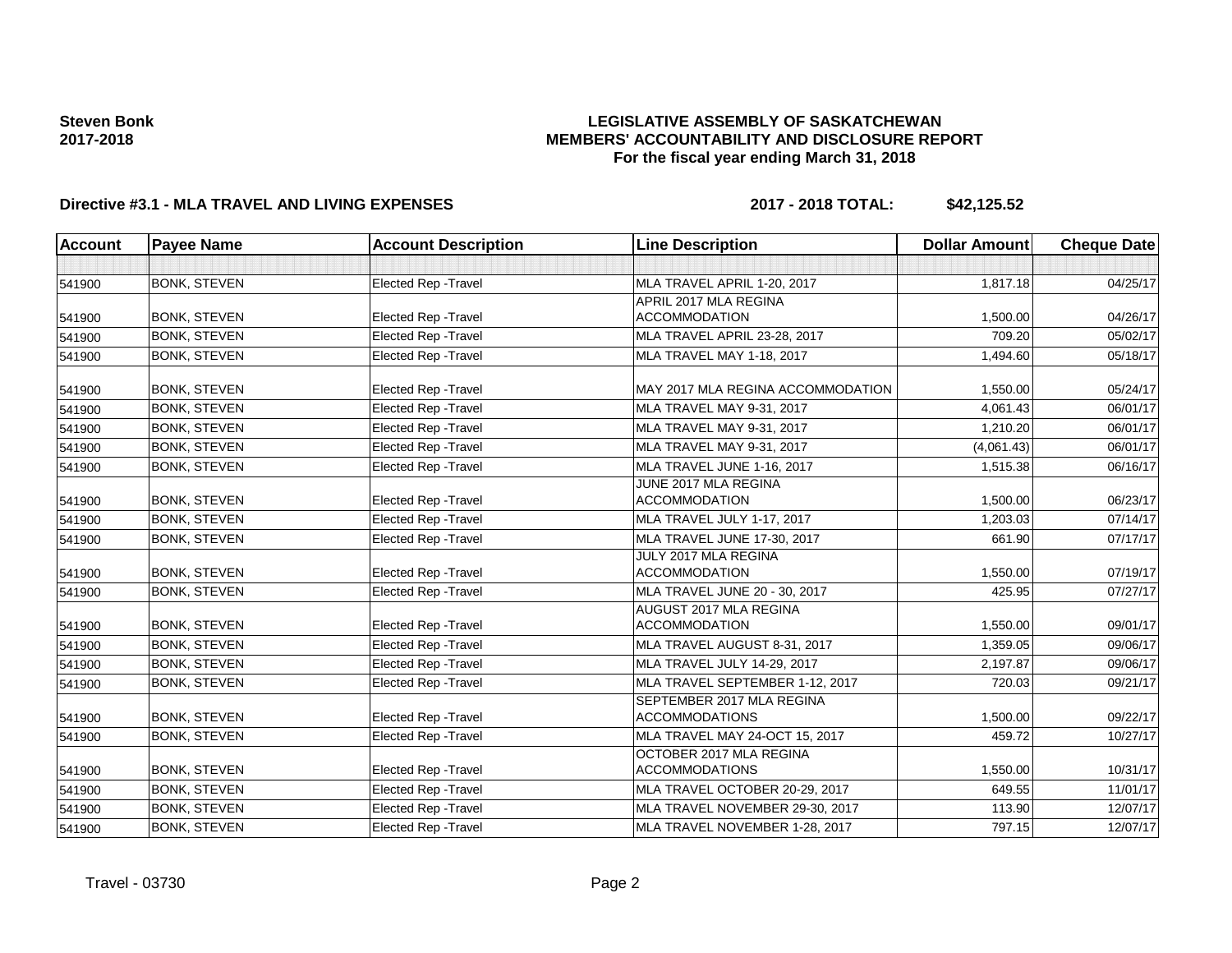# **LEGISLATIVE ASSEMBLY OF SASKATCHEWAN MEMBERS' ACCOUNTABILITY AND DISCLOSURE REPORT For the fiscal year ending March 31, 2018**

# **Directive #3.1 - MLA TRAVEL AND LIVING EXPENSES 2017 - 2018 TOTAL: \$42,125.52**

| <b>Account</b> | <b>Payee Name</b>            | <b>Account Description</b>  | <b>Line Description</b>         | Dollar Amount | <b>Cheque Date</b> |
|----------------|------------------------------|-----------------------------|---------------------------------|---------------|--------------------|
|                |                              |                             |                                 |               |                    |
|                |                              |                             | NOVEMBER 2017 MLA REGINA        |               |                    |
| 541900         | <b>BONK, STEVEN</b>          | Elected Rep - Travel        | <b>ACCOMMODATION</b>            | 1,500.00      | 12/08/17           |
| 541900         | BONK, STEVEN                 | Elected Rep - Travel        | MLA TRAVEL DECEMBER 19-22, 2017 | 428.04        | 01/12/18           |
| 541900         | <b>BONK, STEVEN</b>          | Elected Rep - Travel        | MLA TRAVEL NOV 25-DEC 18, 2017  | 937.35        | 01/12/18           |
|                |                              |                             | DECEMBER 2017 MLA REGINA        |               |                    |
| 541900         | <b>BONK, STEVEN</b>          | <b>Elected Rep - Travel</b> | <b>ACCOMMODATION</b>            | 1,550.00      | 01/15/18           |
| 541900         | <b>BONK, STEVEN</b>          | Elected Rep - Travel        | MLA TRAVEL JANUARY 11-26, 2018  | 631.17        | 01/30/18           |
|                |                              |                             | JANUARY 2018 MLA REGINA         |               |                    |
| 541900         | <b>BONK, STEVEN</b>          | Elected Rep - Travel        | <b>ACCOMMODATION</b>            | 1,550.00      | 01/30/18           |
| 541900         | <b>BONK, STEVEN</b>          | Elected Rep - Travel        | MLA TRAVEL FEBRUARY 2-15, 2018  | 1,162.82      | 02/21/18           |
|                |                              |                             | FEBRUARY 2018 MLA REGINA        |               |                    |
| 541900         | <b>BONK, STEVEN</b>          | Elected Rep - Travel        | <b>ACCOMMODATION</b>            | 1,400.00      | 02/22/18           |
| 541900         | <b>BONK, STEVEN</b>          | Elected Rep - Travel        | MLA TRAVEL FEBRUARY 16-28, 2018 | 1,228.23      | 03/01/18           |
| 541900         | <b>BONK, STEVEN</b>          | Elected Rep - Travel        | MLA TRAVEL MARCH 1-15, 2018     | 1,322.55      | 03/19/18           |
|                |                              |                             | MARCH 2018 MLA REGINA           |               |                    |
| 541900         | <b>BONK, STEVEN</b>          | Elected Rep - Travel        | <b>ACCOMMODATION</b>            | 1,550.00      | 03/21/18           |
| 541900         | <b>BONK, STEVEN</b>          | Elected Rep - Travel        | MLA TRAVEL MARCH 17-31, 2018    | 1,663.94      | 03/31/18           |
|                | MINISTER OF FINANCE-MINISTRY |                             |                                 |               |                    |
| 541900         | OF CENTRAL SERVICES          | Elected Rep - Travel        | NOVEMBER 2017 MLA CVA TRAVEL    | 666.69        | 01/01/18           |
|                | MINISTER OF FINANCE-MINISTRY |                             |                                 |               |                    |
| 541900         | OF CENTRAL SERVICES          | Elected Rep - Travel        | DECEMBER 2017 MLA CVA TRAVEL    | 500.02        | 01/18/18           |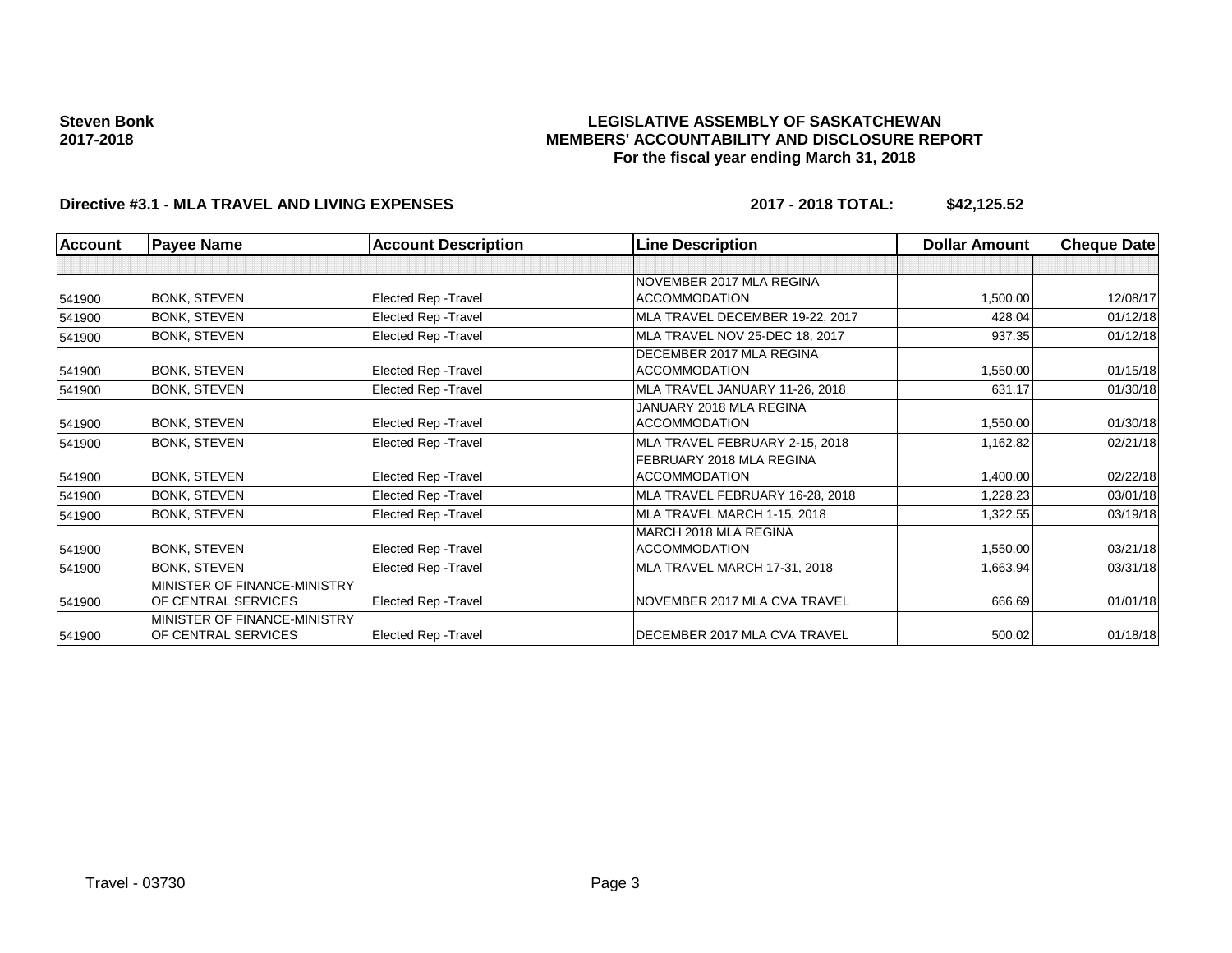# **LEGISLATIVE ASSEMBLY OF SASKATCHEWAN MEMBERS' ACCOUNTABILITY AND DISCLOSURE REPORT For the fiscal year ending March 31, 2018**

| <b>Account</b> | <b>Payee Name</b>                   | <b>Account Description</b>                | <b>Line Description</b>                   | <b>Dollar Amount</b> | <b>Cheque Date</b> |
|----------------|-------------------------------------|-------------------------------------------|-------------------------------------------|----------------------|--------------------|
|                |                                     |                                           |                                           |                      |                    |
| 522000         | <b>SEW CREATIVE &amp; INTERIORS</b> | Rent of Ground, Buildings and Other Space | APRIL CONSTITUENCY OFFICE RENT            | 900.00               | 04/01/17           |
| 522000         | <b>SEW CREATIVE &amp; INTERIORS</b> | Rent of Ground, Buildings and Other Space | MAY 2017 MLA OFFICE RENT                  | 900.00               | 04/24/17           |
| 522000         | <b>SEW CREATIVE &amp; INTERIORS</b> | Rent of Ground, Buildings and Other Space | JUNE 2017 MLA OFFICE RENT                 | 900.00               | 05/24/17           |
| 522000         | <b>SEW CREATIVE &amp; INTERIORS</b> | Rent of Ground, Buildings and Other Space | JULY 2017 MLA OFFICE RENT                 | 900.00               | 06/23/17           |
| 522000         | <b>SEW CREATIVE &amp; INTERIORS</b> | Rent of Ground, Buildings and Other Space | AUGUST 2017 MLA OFFICE RENT               | 900.00               | 07/19/17           |
| 522000         | <b>SEW CREATIVE &amp; INTERIORS</b> | Rent of Ground, Buildings and Other Space | SEPTEMBER 2017 MLA OFFICE RENT            | 900.00               | 08/22/17           |
| 522000         | <b>SEW CREATIVE &amp; INTERIORS</b> | Rent of Ground, Buildings and Other Space | OCTOBER 2017 MLA OFFICE RENT              | 900.00               | 09/20/17           |
| 522000         | <b>SEW CREATIVE &amp; INTERIORS</b> | Rent of Ground, Buildings and Other Space | NOVEMBER 2017 MLA OFFICE RENT             | 900.00               | 10/13/17           |
| 522000         | <b>SEW CREATIVE &amp; INTERIORS</b> | Rent of Ground, Buildings and Other Space | DECEMBER 2017 MLA OFFICE RENT             | 900.00               | 11/15/17           |
| 522000         | <b>SEW CREATIVE &amp; INTERIORS</b> | Rent of Ground, Buildings and Other Space | JANUARY 2018 MLA OFFICE RENT              | 900.00               | 02/01/18           |
| 522000         | <b>SEW CREATIVE &amp; INTERIORS</b> | Rent of Ground, Buildings and Other Space | FEBRUARY 2018 MLA OFFICE RENT             | 900.00               | 02/01/18           |
| 522000         | <b>SEW CREATIVE &amp; INTERIORS</b> | Rent of Ground, Buildings and Other Space | MARCH 2018 MLA OFFICE RENT                | 900.00               | 02/08/18           |
| 522500         | <b>ANDREW AGENCIES LTD.</b>         | <b>Insurance Premiums</b>                 | OFFICE INSURANCE C701279413               | 412.00               | 06/01/17           |
| 525000         | HOVDESTAD, TIM J.                   | Postal, Courier, Freight and Related      | <b>REIMB: MISC. &amp; OFFICE SUPPLIES</b> | 29.99                | 04/13/17           |
| 525000         | HOVDESTAD, TIM J.                   | Postal, Courier, Freight and Related      | <b>REIMB: SOFTWARE &amp; POSTAGE</b>      | 6.20                 | 06/01/17           |
| 525000         | HOVDESTAD, TIM J.                   | Postal, Courier, Freight and Related      | <b>REIMB: SASK FLAGS &amp; POSTAGE</b>    | 25.84                | 06/05/17           |
| 525000         | HOVDESTAD, TIM J.                   | Postal, Courier, Freight and Related      | REIMB: POSTAGE & OFFICE SUPPLIES          | 92.35                | 07/01/17           |
| 525000         | HOVDESTAD, TIM J.                   | Postal, Courier, Freight and Related      | POSTAGE/BOTTLED WATER                     | 18.73                | 07/20/17           |
| 525000         | HOVDESTAD, TIM J.                   | Postal, Courier, Freight and Related      | <b>REIMB: POSTAGE&amp; RENO MATERIALS</b> | 6.83                 | 09/01/17           |
| 525000         | HOVDESTAD, TIM J.                   | Postal, Courier, Freight and Related      | REIMB: POSTAGE&BOTTLED WATER              | 4.83                 | 09/01/17           |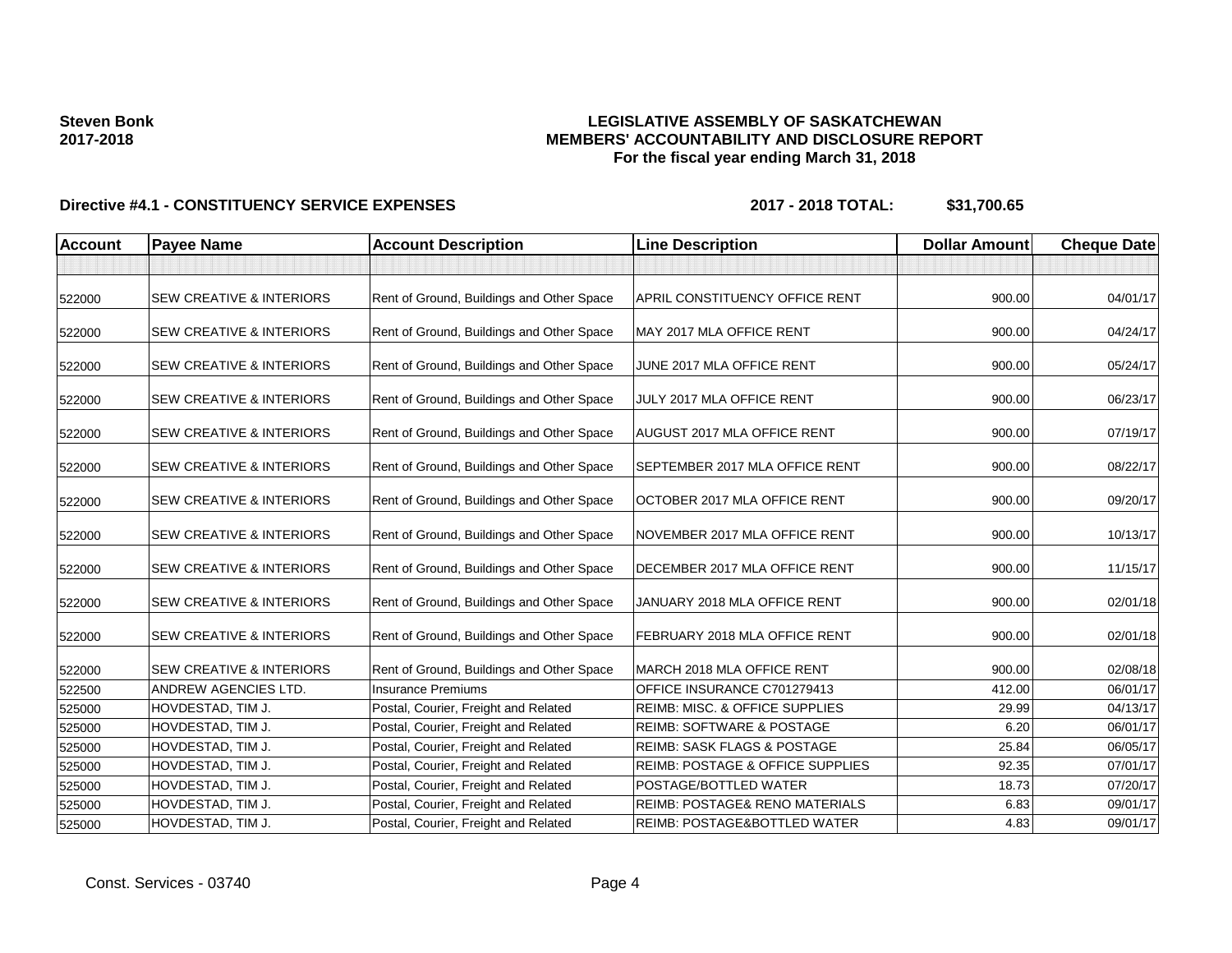# **LEGISLATIVE ASSEMBLY OF SASKATCHEWAN MEMBERS' ACCOUNTABILITY AND DISCLOSURE REPORT For the fiscal year ending March 31, 2018**

| <b>Account</b> | <b>Payee Name</b>                 | <b>Account Description</b>              | <b>Line Description</b>                     | <b>Dollar Amount</b> | <b>Cheque Date</b> |
|----------------|-----------------------------------|-----------------------------------------|---------------------------------------------|----------------------|--------------------|
|                |                                   |                                         |                                             |                      |                    |
| 525000         | HOVDESTAD, TIM J.                 | Postal, Courier, Freight and Related    | <b>REIMB: POSTAGE &amp; OFFICE SUPPLIES</b> | 18.80                | 12/01/17           |
| 525000         | HOVDESTAD, TIM J.                 | Postal, Courier, Freight and Related    | <b>REIMB: POSTAGE</b>                       | 89.25                | 01/01/18           |
| 530000         | <b>SCRIVER, STEPHEN</b>           | <b>Communications Development Costs</b> | WRITING/EDITING MAR-MAY/17-NO GST           | 800.00               | 06/05/17           |
| 530300         | MARU GROUP CANADA INC.            | Primary Research/Focus group            | AD HOC CONSULTING - NO GST                  | 607.15               | 07/01/17           |
| 530300         | <b>MARU GROUP CANADA INC.</b>     | Primary Research/Focus group            | AD HOC CONSULTING - NO GST                  | 646.74               | 01/01/18           |
| 530300         | MARU GROUP CANADA INC.            | Primary Research/Focus group            | AD HOC CONSULTING - NO GST                  | 632.97               | 03/01/18           |
| 530500         | 101172441 SASKATCHEWAN LTD        | Media Placement                         | <b>ADVERTISING</b>                          | 30.00                | 07/01/17           |
| 530500         | 101172441 SASKATCHEWAN LTD.       | Media Placement                         | <b>ADVERTISING</b>                          | 128.00               | 09/01/17           |
| 530500         | 101172441 SASKATCHEWAN LTD.       | Media Placement                         | <b>ADVERTISING</b>                          | 42.50                | 11/01/17           |
| 530500         | 101172441 SASKATCHEWAN LTD.       | Media Placement                         | <b>ADVERTISING</b>                          | 124.25               | 12/01/17           |
| 530500         | 101172441 SASKATCHEWAN LTD.       | Media Placement                         | <b>ADVERTISING</b>                          | 142.50               | 01/01/18           |
| 530500         | 101172441 SASKATCHEWAN LTD.       | Media Placement                         | <b>ADVERTISING</b>                          | 42.50                | 02/01/18           |
| 530500         | 101172441 SASKATCHEWAN LTD.       | Media Placement                         | <b>ADVERTISING</b>                          | 42.50                | 03/05/18           |
| 530500         | <b>EMJAY ENTERPRISES</b>          | Media Placement                         | ADVERTISING - NO GST                        | 34.00                | 11/06/17           |
| 530500         | <b>EMJAY ENTERPRISES</b>          | Media Placement                         | ADVERTISING - NO GST                        | 34.00                | 01/01/18           |
| 530500         | <b>EMJAY ENTERPRISES</b>          | Media Placement                         | ADVERTISING - NO GST                        | 34.00                | 01/01/18           |
| 530500         | <b>EMJAY ENTERPRISES</b>          | Media Placement                         | ADVERTISING - NO GST                        | 34.00                | 02/05/18           |
| 530500         | <b>EMJAY ENTERPRISES</b>          | Media Placement                         | <b>ADVERTISING</b>                          | 34.00                | 03/05/18           |
| 530500         | <b>FABMAR COMMUNICATIONS LTD.</b> | Media Placement                         | ADVERTISING - NO GST                        | 52.16                | 03/01/18           |
| 530500         | <b>FABMAR COMMUNICATIONS LTD.</b> | Media Placement                         | ADVERTISING - NO GST                        | 52.16                | 03/01/18           |
| 530500         | <b>FORUM MEDIA</b>                | Media Placement                         | <b>ADVERTISING</b>                          | 33.00                | 04/06/17           |
| 530500         | <b>FORUM MEDIA</b>                | Media Placement                         | <b>ADVERTISING</b>                          | 33.00                | 05/01/17           |
| 530500         | <b>FORUM MEDIA</b>                | Media Placement                         | <b>ADVERTISING</b>                          | 33.00                | 06/01/17           |
| 530500         | <b>FORUM MEDIA</b>                | Media Placement                         | <b>ADVERTISING</b>                          | 40.00                | 07/01/17           |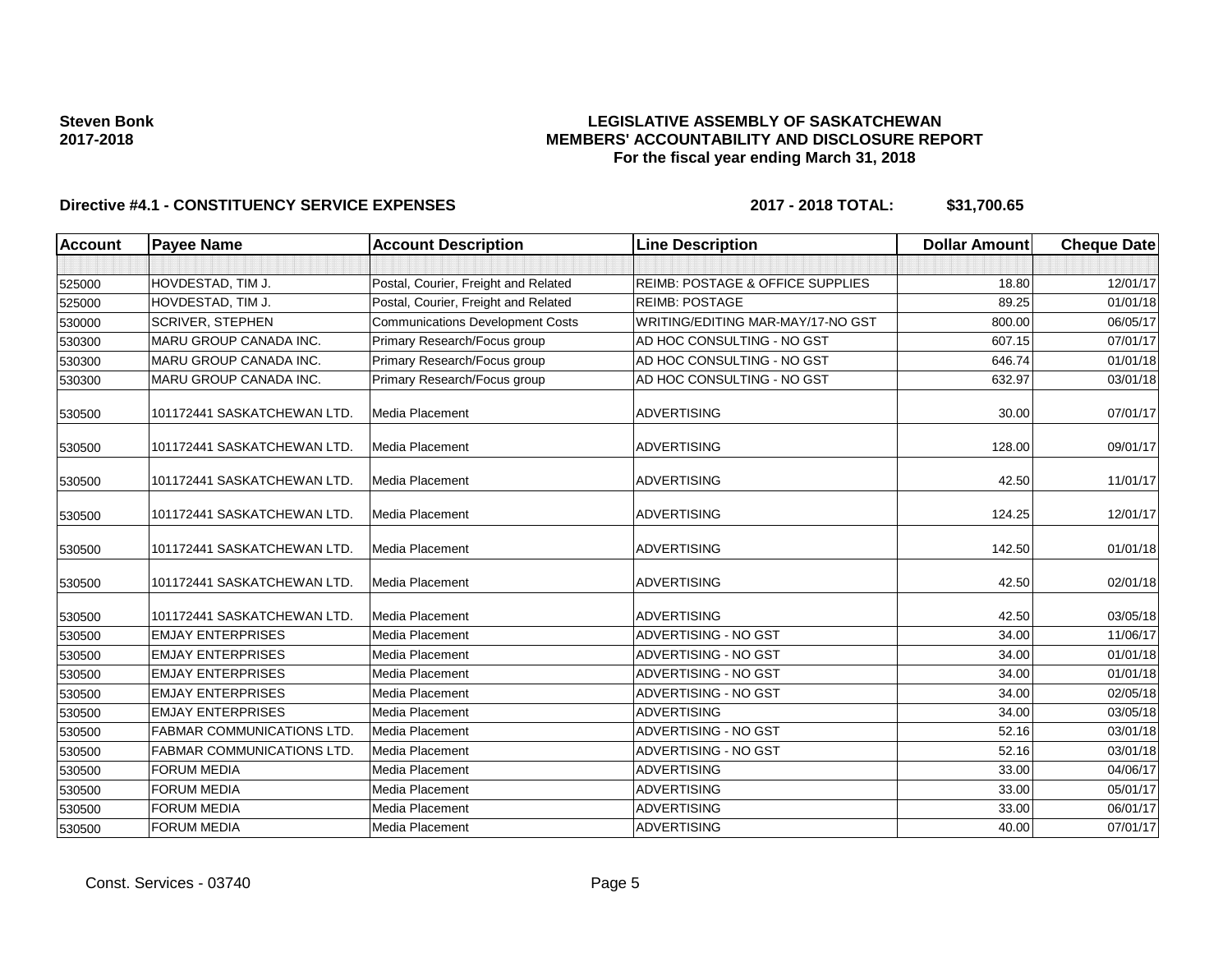# **LEGISLATIVE ASSEMBLY OF SASKATCHEWAN MEMBERS' ACCOUNTABILITY AND DISCLOSURE REPORT For the fiscal year ending March 31, 2018**

| Account | <b>Payee Name</b>                | <b>Account Description</b> | <b>Line Description</b> | <b>Dollar Amount</b> | <b>Cheque Date</b> |
|---------|----------------------------------|----------------------------|-------------------------|----------------------|--------------------|
|         |                                  |                            |                         |                      |                    |
| 530500  | <b>FORUM MEDIA</b>               | Media Placement            | <b>ADVERTISING</b>      | 33.00                | 07/06/17           |
| 530500  | <b>FORUM MEDIA</b>               | Media Placement            | <b>ADVERTISING</b>      | 33.00                | 08/01/17           |
| 530500  | <b>FORUM MEDIA</b>               | Media Placement            | <b>ADVERTISING</b>      | 33.00                | 08/01/17           |
| 530500  | <b>FORUM MEDIA</b>               | Media Placement            | <b>ADVERTISING</b>      | 33.00                | 09/01/17           |
| 530500  | <b>FORUM MEDIA</b>               | Media Placement            | <b>ADVERTISING</b>      | 33.00                | 10/01/17           |
| 530500  | <b>FORUM MEDIA</b>               | Media Placement            | <b>ADVERTISING</b>      | 33.00                | 11/01/17           |
| 530500  | <b>FORUM MEDIA</b>               | Media Placement            | <b>ADVERTISING</b>      | 33.00                | 11/01/17           |
| 530500  | <b>FORUM MEDIA</b>               | Media Placement            | <b>ADVERTISING</b>      | 33.00                | 11/02/17           |
| 530500  | <b>FORUM MEDIA</b>               | Media Placement            | <b>ADVERTISING</b>      | 33.00                | 12/01/17           |
| 530500  | <b>FORUM MEDIA</b>               | Media Placement            | <b>ADVERTISING</b>      | 99.00                | 01/01/18           |
| 530500  | <b>FORUM MEDIA</b>               | Media Placement            | <b>ADVERTISING</b>      | 33.00                | 01/01/18           |
| 530500  | <b>FORUM MEDIA</b>               | <b>Media Placement</b>     | <b>ADVERTISING</b>      | 33.00                | 02/01/18           |
| 530500  | <b>FORUM MEDIA</b>               | Media Placement            | <b>ADVERTISING</b>      | 33.00                | 02/01/18           |
| 530500  | <b>FORUM MEDIA</b>               | Media Placement            | <b>ADVERTISING</b>      | 33.00                | 03/01/18           |
| 530500  | <b>FORUM MEDIA</b>               | Media Placement            | <b>ADVERTISING</b>      | 33.00                | 03/01/18           |
| 530500  | <b>FORUM MEDIA</b>               | Media Placement            | <b>ADVERTISING</b>      | 33.00                | 03/08/18           |
| 530500  | <b>FORUM MEDIA</b>               | Media Placement            | <b>ADVERTISING</b>      | 33.00                | 03/15/18           |
| 530500  | <b>GL APPAREL AND PROMOTIONS</b> | Media Placement            | ADVERTISING - NO GST    | 180.20               | 03/01/18           |
|         | GOLDEN WEST BROADCASTING         |                            |                         |                      |                    |
| 530500  | LTD.                             | Media Placement            | ADVERTISING - NO GST    | 80.37                | 03/01/18           |
|         | GOLDEN WEST BROADCASTING<br>LTD. | Media Placement            | <b>ADVERTISING</b>      | 66.98                | 03/01/18           |
| 530500  | <b>GOLDEN WEST BROADCASTING</b>  |                            |                         |                      |                    |
| 530500  | LTD.                             | Media Placement            | ADVERTISING - NO GST    | 34.23                | 03/01/18           |
| 530500  | <b>GRASSLANDS NEWS GROUP</b>     | Media Placement            | ADVERTISING - NO GST    | 185.00               | 07/01/17           |
| 530500  | <b>GRASSLANDS NEWS GROUP</b>     | Media Placement            | <b>ADVERTISING</b>      | 40.00                | 07/01/17           |
| 530500  | <b>GRASSLANDS NEWS GROUP</b>     | <b>Media Placement</b>     | <b>ADVERTISING</b>      | 150.00               | 08/01/17           |
| 530500  | <b>GRASSLANDS NEWS GROUP</b>     | Media Placement            | ADVERTISING - NO GST    | 40.32                | 09/01/17           |
| 530500  | <b>GRASSLANDS NEWS GROUP</b>     | Media Placement            | ADVERTISING             | 40.00                | 10/01/17           |
| 530500  | <b>GRASSLANDS NEWS GROUP</b>     | Media Placement            | <b>ADVERTISING</b>      | 73.32                | 11/01/17           |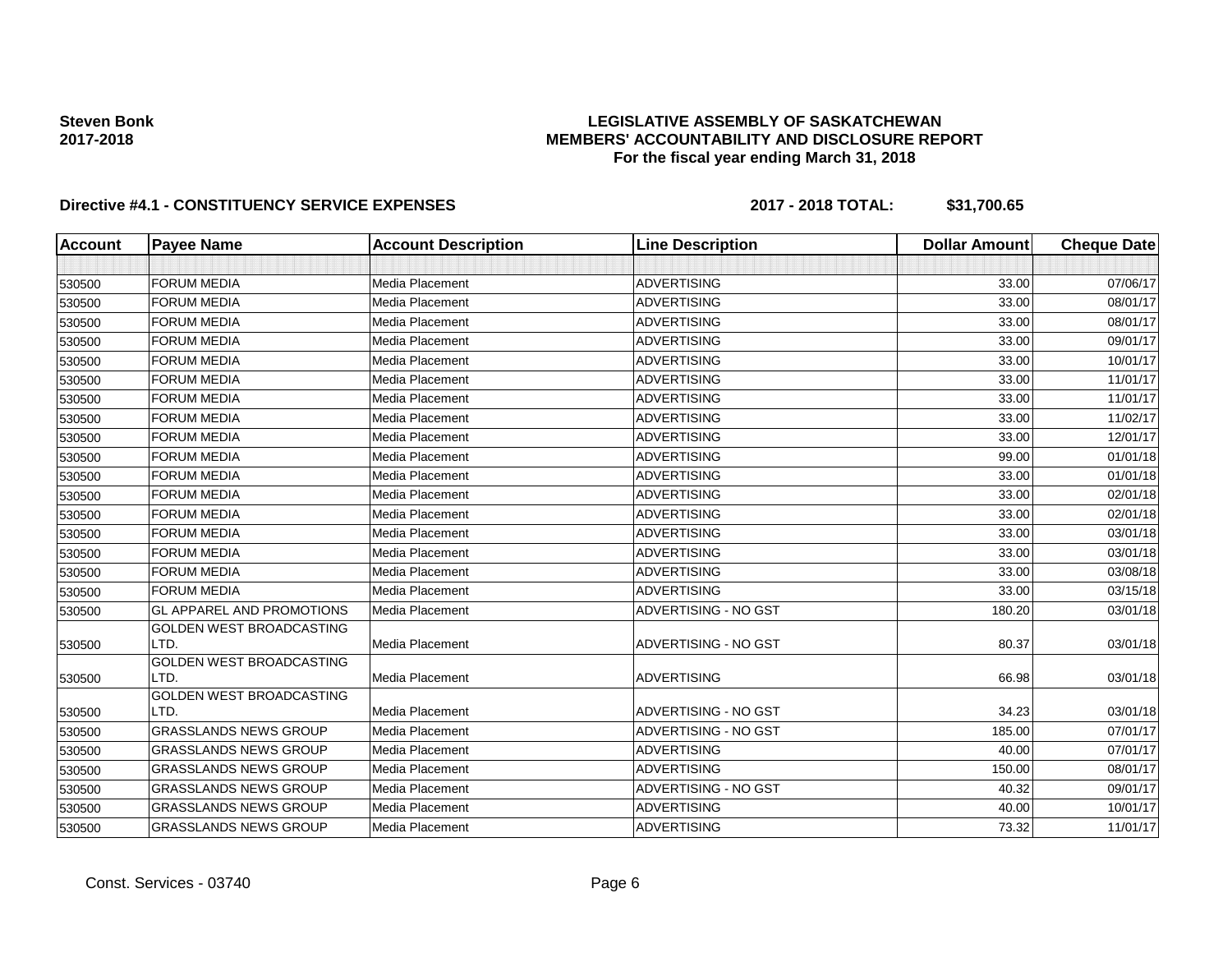# **LEGISLATIVE ASSEMBLY OF SASKATCHEWAN MEMBERS' ACCOUNTABILITY AND DISCLOSURE REPORT For the fiscal year ending March 31, 2018**

| Account | <b>Payee Name</b>                                  | <b>Account Description</b> | <b>Line Description</b> | <b>Dollar Amount</b> | <b>Cheque Date</b> |
|---------|----------------------------------------------------|----------------------------|-------------------------|----------------------|--------------------|
|         |                                                    |                            |                         |                      |                    |
| 530500  | <b>GRASSLANDS NEWS GROUP</b>                       | <b>Media Placement</b>     | <b>ADVERTISING</b>      | 113.64               | 12/01/17           |
| 530500  | <b>GRASSLANDS NEWS GROUP</b>                       | Media Placement            | <b>ADVERTISING</b>      | 139.24               | 01/01/18           |
| 530500  | <b>GRASSLANDS NEWS GROUP</b>                       | <b>Media Placement</b>     | <b>ADVERTISING</b>      | 40.88                | 03/23/18           |
| 530500  | <b>GRENFELL, TOWN OF</b>                           | Media Placement            | <b>ADVERTISING</b>      | 300.96               | 05/02/17           |
| 530500  | <b>GRENFELL, TOWN OF</b>                           | Media Placement            | <b>ADVERTISING</b>      | 73.86                | 05/03/17           |
| 530500  | <b>GRENFELL, TOWN OF</b>                           | <b>Media Placement</b>     | <b>ADVERTISING</b>      | 300.96               | 02/06/18           |
| 530500  | HARVARD BROADCASTING INC.                          | <b>Media Placement</b>     | <b>ADVERTISING</b>      | 159.70               | 03/01/18           |
| 530500  | INDIAN HEAD-WOLSELEY NEWS<br>LTD.                  | Media Placement            | <b>ADVERTISING</b>      | 38.00                | 07/01/17           |
|         | INDIAN HEAD-WOLSELEY NEWS                          |                            |                         |                      |                    |
| 530500  | LTD.                                               | Media Placement            | <b>ADVERTISING</b>      | 120.00               | 12/01/17           |
| 530500  | INDIAN HEAD-WOLSELEY NEWS<br>LTD.                  | Media Placement            | <b>ADVERTISING</b>      | 210.00               | 01/01/18           |
| 530500  | <b>JIM PATTISON BROADCAST</b><br><b>GROUP</b>      | <b>Media Placement</b>     | <b>ADVERTISING</b>      | 69.07                | 03/01/18           |
| 530500  | <b>JIM PATTISON BROADCAST</b><br><b>GROUP</b>      | <b>Media Placement</b>     | <b>ADVERTISING</b>      | 72.14                | 03/01/18           |
| 530500  | MOOSOMIN AGRICULTURE<br><b>SOCIETY</b>             | <b>Media Placement</b>     | <b>ADVERTISING</b>      | 25.00                | 07/12/17           |
| 530500  | MOOSOMIN RODEO COMMITTEE                           | Media Placement            | <b>ADVERTISING</b>      | 60.00                | 07/01/17           |
| 530500  | <b>PNG PRAIRIE NEWSPAPER GROUP Media Placement</b> |                            | <b>ADVERTISING</b>      | 35.00                | 05/01/17           |
| 530500  | <b>PNG PRAIRIE NEWSPAPER GROUP Media Placement</b> |                            | <b>ADVERTISING</b>      | 35.00                | 05/01/17           |
| 530500  | PNG PRAIRIE NEWSPAPER GROUP   Media Placement      |                            | <b>ADVERTISING</b>      | 35.00                | 05/01/17           |
| 530500  | <b>PNG PRAIRIE NEWSPAPER GROUP Media Placement</b> |                            | <b>ADVERTISING</b>      | 35.00                | 06/01/17           |
| 530500  | <b>PNG PRAIRIE NEWSPAPER GROUP Media Placement</b> |                            | <b>ADVERTISING</b>      | 35.00                | 06/01/17           |
| 530500  | <b>PNG PRAIRIE NEWSPAPER GROUP Media Placement</b> |                            | <b>ADVERTISING</b>      | 35.00                | 06/01/17           |
| 530500  | <b>PNG PRAIRIE NEWSPAPER GROUP Media Placement</b> |                            | <b>ADVERTISING</b>      | 35.00                | 07/01/17           |
| 530500  | <b>PNG PRAIRIE NEWSPAPER GROUP Media Placement</b> |                            | <b>ADVERTISING</b>      | 35.00                | 07/01/17           |
| 530500  | <b>PNG PRAIRIE NEWSPAPER GROUP Media Placement</b> |                            | <b>ADVERTISING</b>      | 60.00                | 07/01/17           |
| 530500  | PNG PRAIRIE NEWSPAPER GROUP Media Placement        |                            | <b>ADVERTISING</b>      | 35.00                | 07/01/17           |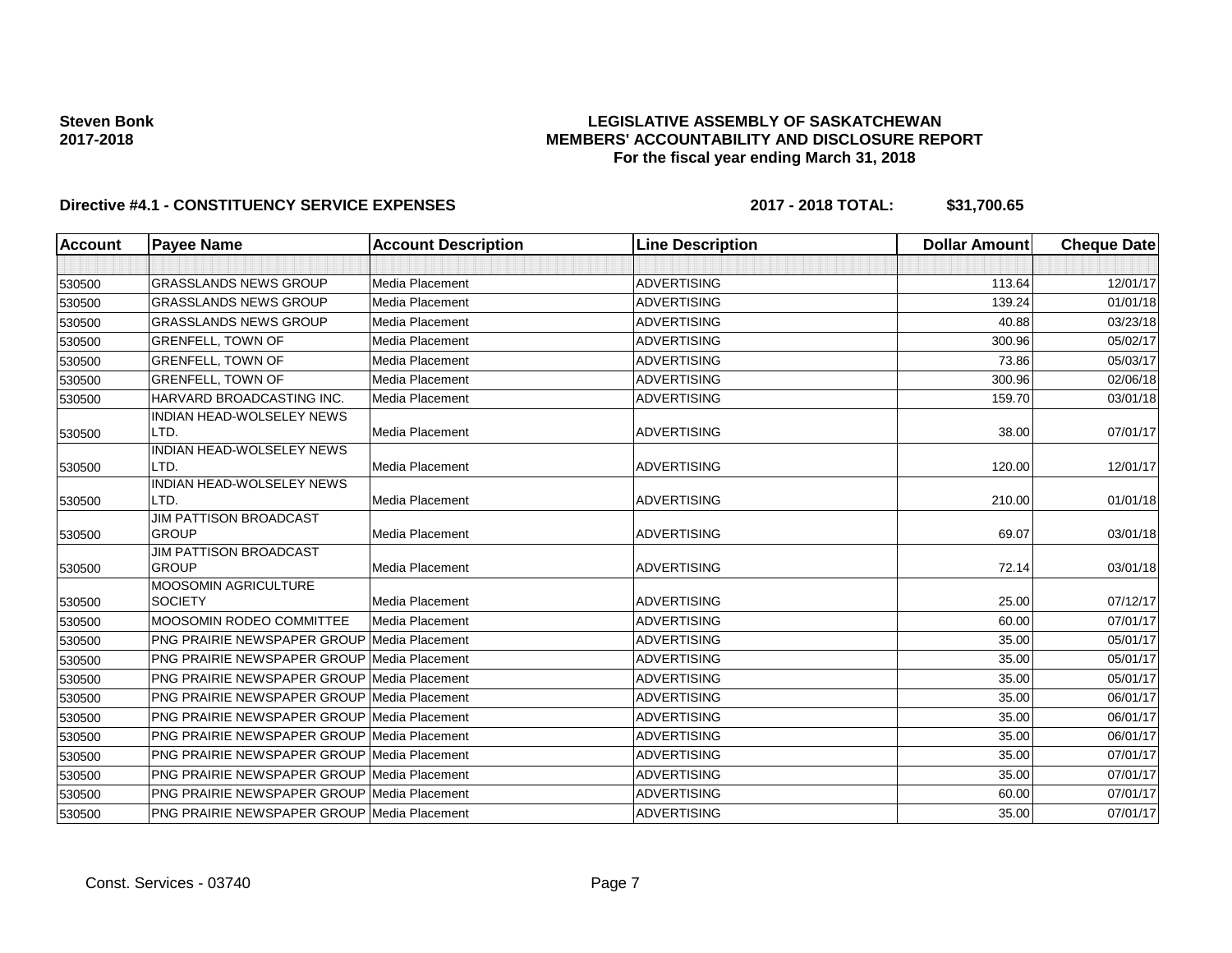# **LEGISLATIVE ASSEMBLY OF SASKATCHEWAN MEMBERS' ACCOUNTABILITY AND DISCLOSURE REPORT For the fiscal year ending March 31, 2018**

| <b>Account</b> | <b>Payee Name</b>                                  | <b>Account Description</b> | <b>Line Description</b> | <b>Dollar Amount</b> | <b>Cheque Date</b> |
|----------------|----------------------------------------------------|----------------------------|-------------------------|----------------------|--------------------|
|                |                                                    |                            |                         |                      |                    |
| 530500         | <b>PNG PRAIRIE NEWSPAPER GROUP Media Placement</b> |                            | <b>ADVERTISING</b>      | 35.00                | 07/01/17           |
| 530500         | PNG PRAIRIE NEWSPAPER GROUP   Media Placement      |                            | <b>ADVERTISING</b>      | 35.00                | 07/01/17           |
| 530500         | <b>PNG PRAIRIE NEWSPAPER GROUP Media Placement</b> |                            | <b>ADVERTISING</b>      | 35.00                | 07/01/17           |
| 530500         | <b>PNG PRAIRIE NEWSPAPER GROUP Media Placement</b> |                            | <b>ADVERTISING</b>      | 35.00                | 07/01/17           |
| 530500         | <b>PNG PRAIRIE NEWSPAPER GROUP Media Placement</b> |                            | <b>ADVERTISING</b>      | 25.00                | 07/01/17           |
| 530500         | <b>PNG PRAIRIE NEWSPAPER GROUP Media Placement</b> |                            | <b>ADVERTISING</b>      | 35.00                | 08/01/17           |
| 530500         | <b>PNG PRAIRIE NEWSPAPER GROUP Media Placement</b> |                            | <b>ADVERTISING</b>      | 35.00                | 08/01/17           |
| 530500         | <b>PNG PRAIRIE NEWSPAPER GROUP Media Placement</b> |                            | <b>ADVERTISING</b>      | 35.00                | 08/01/17           |
| 530500         | <b>PNG PRAIRIE NEWSPAPER GROUP Media Placement</b> |                            | <b>ADVERTISING</b>      | 30.00                | 08/01/17           |
| 530500         | <b>PNG PRAIRIE NEWSPAPER GROUP Media Placement</b> |                            | <b>ADVERTISING</b>      | 35.00                | 08/01/17           |
| 530500         | <b>PNG PRAIRIE NEWSPAPER GROUP Media Placement</b> |                            | <b>ADVERTISING</b>      | 68.75                | 09/01/17           |
| 530500         | <b>PNG PRAIRIE NEWSPAPER GROUP Media Placement</b> |                            | <b>ADVERTISING</b>      | 68.75                | 10/01/17           |
| 530500         | <b>PNG PRAIRIE NEWSPAPER GROUP Media Placement</b> |                            | <b>ADVERTISING</b>      | 35.00                | 11/01/17           |
| 530500         | PNG PRAIRIE NEWSPAPER GROUP Media Placement        |                            | <b>ADVERTISING</b>      | 30.00                | 11/01/17           |
| 530500         | <b>PNG PRAIRIE NEWSPAPER GROUP Media Placement</b> |                            | <b>ADVERTISING</b>      | 160.00               | 12/01/17           |
| 530500         | <b>PNG PRAIRIE NEWSPAPER GROUP Media Placement</b> |                            | <b>ADVERTISING</b>      | 35.00                | 01/01/18           |
| 530500         | <b>PNG PRAIRIE NEWSPAPER GROUP Media Placement</b> |                            | <b>ADVERTISING</b>      | 103.00               | 01/01/18           |
| 530500         | <b>PNG PRAIRIE NEWSPAPER GROUP Media Placement</b> |                            | <b>ADVERTISING</b>      | 123.00               | 01/01/18           |
| 530500         | <b>PNG PRAIRIE NEWSPAPER GROUP Media Placement</b> |                            | <b>ADVERTISING</b>      | 30.00                | 02/01/18           |
| 530500         | <b>PNG PRAIRIE NEWSPAPER GROUP Media Placement</b> |                            | <b>ADVERTISING</b>      | 45.00                | 03/01/18           |
| 530500         | <b>PNG PRAIRIE NEWSPAPER GROUP Media Placement</b> |                            | <b>ADVERTISING</b>      | 45.00                | 03/14/18           |
| 530500         | <b>PNG PRAIRIE NEWSPAPER GROUP Media Placement</b> |                            | <b>ADVERTISING</b>      | 130.00               | 03/21/18           |
| 530500         | <b>RAWLCO RADIO LTD.</b>                           | Media Placement            | <b>ADVERTISING</b>      | 116.65               | 03/01/18           |
| 530500         | RAWLCO RADIO LTD.                                  | Media Placement            | <b>ADVERTISING</b>      | 104.37               | 03/01/18           |
| 530500         | RAWLCO RADIO LTD.                                  | Media Placement            | <b>ADVERTISING</b>      | 76.74                | 03/01/18           |
| 530500         | RAWLCO RADIO LTD.                                  | Media Placement            | <b>ADVERTISING</b>      | 76.74                | 03/01/18           |
| 530500         | <b>WESTERN PRODUCER</b><br><b>PUBLICATIONS</b>     | <b>Media Placement</b>     | <b>ADVERTISING</b>      | 87.57                | 03/07/18           |
| 530500         | <b>WORLD SPECTATOR</b>                             | Media Placement            | <b>ADVERTISING</b>      | 75.00                | 05/01/17           |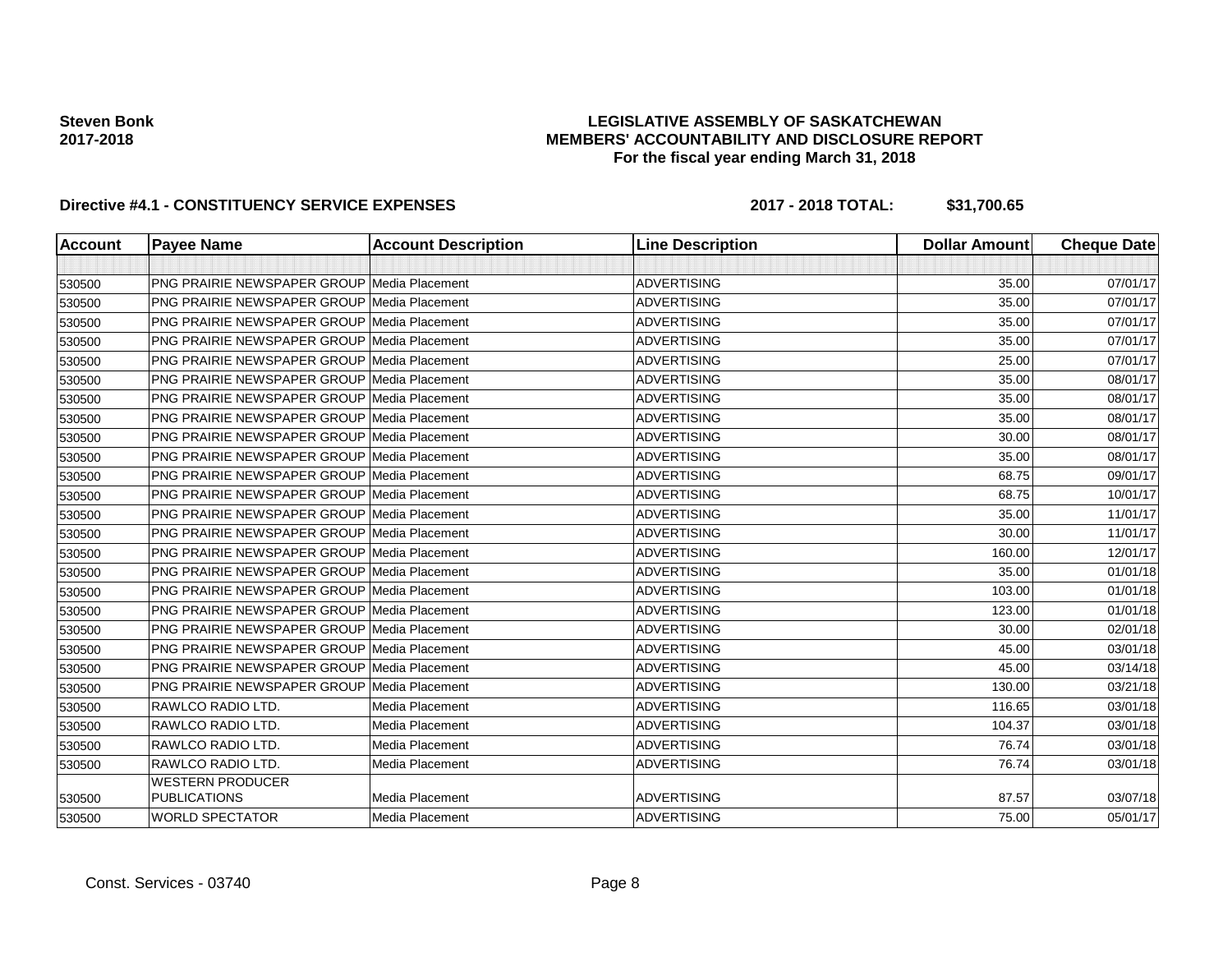# **LEGISLATIVE ASSEMBLY OF SASKATCHEWAN MEMBERS' ACCOUNTABILITY AND DISCLOSURE REPORT For the fiscal year ending March 31, 2018**

| <b>Account</b> | <b>Payee Name</b>      | <b>Account Description</b> | <b>Line Description</b>                 | <b>Dollar Amount</b> | <b>Cheque Date</b> |
|----------------|------------------------|----------------------------|-----------------------------------------|----------------------|--------------------|
|                |                        |                            |                                         |                      |                    |
| 530500         | <b>WORLD SPECTATOR</b> | Media Placement            | <b>ADVERTISING</b>                      | 75.00                | 06/01/17           |
| 530500         | <b>WORLD SPECTATOR</b> | <b>Media Placement</b>     | <b>ADVERTISING</b>                      | 116.00               | 06/01/17           |
| 530500         | <b>WORLD SPECTATOR</b> | <b>Media Placement</b>     | <b>ADVERTISING</b>                      | 85.00                | 07/01/17           |
| 530500         | <b>WORLD SPECTATOR</b> | Media Placement            | <b>ADVERTISING</b>                      | 90.00                | 07/01/17           |
| 530500         | <b>WORLD SPECTATOR</b> | Media Placement            | <b>ADVERTISING</b>                      | 75.00                | 07/01/17           |
| 530500         | <b>WORLD SPECTATOR</b> | Media Placement            | <b>ADVERTISING</b>                      | 99.00                | 08/01/17           |
|                |                        |                            | ADVERTISING-NO GST & FINANCE            |                      |                    |
| 530500         | <b>WORLD SPECTATOR</b> | Media Placement            | <b>CHARGE</b>                           | 57.08                | 08/01/17           |
| 530500         | <b>WORLD SPECTATOR</b> | Media Placement            | <b>ADVERTISING</b>                      | 75.00                | 08/01/17           |
| 530500         | <b>WORLD SPECTATOR</b> | <b>Media Placement</b>     | <b>ADVERTISING</b>                      | 149.00               | 09/01/17           |
| 530500         | <b>WORLD SPECTATOR</b> | <b>Media Placement</b>     | <b>ADVERTISING</b>                      | 75.00                | 09/01/17           |
| 530500         | <b>WORLD SPECTATOR</b> | <b>Media Placement</b>     | <b>ADVERTISING</b>                      | 116.00               | 10/01/17           |
| 530500         | <b>WORLD SPECTATOR</b> | Media Placement            | <b>ADVERTISING</b>                      | 75.00                | 10/01/17           |
| 530500         | <b>WORLD SPECTATOR</b> | Media Placement            | <b>ADVERTISING</b>                      | 75.00                | 11/01/17           |
| 530500         | <b>WORLD SPECTATOR</b> | <b>Media Placement</b>     | <b>ADVERTISING</b>                      | 116.00               | 11/01/17           |
| 530500         | <b>WORLD SPECTATOR</b> | Media Placement            | <b>ADVERTISING</b>                      | 75.00                | 11/01/17           |
| 530500         | <b>WORLD SPECTATOR</b> | <b>Media Placement</b>     | <b>ADVERTISING</b>                      | 60.00                | 11/01/17           |
| 530500         | <b>WORLD SPECTATOR</b> | Media Placement            | <b>ADVERTISING</b>                      | 220.00               | 01/01/18           |
| 530500         | <b>WORLD SPECTATOR</b> | Media Placement            | <b>ADVERTISING</b>                      | 75.00                | 01/01/18           |
| 530500         | <b>WORLD SPECTATOR</b> | <b>Media Placement</b>     | <b>ADVERTISING</b>                      | 182.00               | 01/01/18           |
| 530500         | <b>WORLD SPECTATOR</b> | <b>Media Placement</b>     | <b>ADVERTISING</b>                      | 75.00                | 01/01/18           |
| 530500         | <b>WORLD SPECTATOR</b> | <b>Media Placement</b>     | ADVERTISING - NO GST                    | 110.00               | 01/01/18           |
| 530500         | <b>WORLD SPECTATOR</b> | Media Placement            | <b>ADVERTISING &amp; FINANCE CHARGE</b> | 86.07                | 01/01/18           |
| 530500         | <b>WORLD SPECTATOR</b> | Media Placement            | <b>ADVERTISING</b>                      | 75.00                | 02/01/18           |
| 530500         | <b>WORLD SPECTATOR</b> | <b>Media Placement</b>     | <b>ADVERTISING</b>                      | 75.00                | 03/01/18           |
| 530500         | <b>WORLD SPECTATOR</b> | <b>Media Placement</b>     | <b>ADVERTISING</b>                      | 50.00                | 03/01/18           |
| 530500         | <b>WORLD SPECTATOR</b> | Media Placement            | <b>ADVERTISING</b>                      | 130.00               | 03/05/18           |
| 530500         | <b>WORLD SPECTATOR</b> | Media Placement            | <b>ADVERTISING</b>                      | 75.00                | 03/16/18           |
| 530500         | <b>WORLD SPECTATOR</b> | Media Placement            | <b>ADVERTISING</b>                      | 149.00               | 03/26/18           |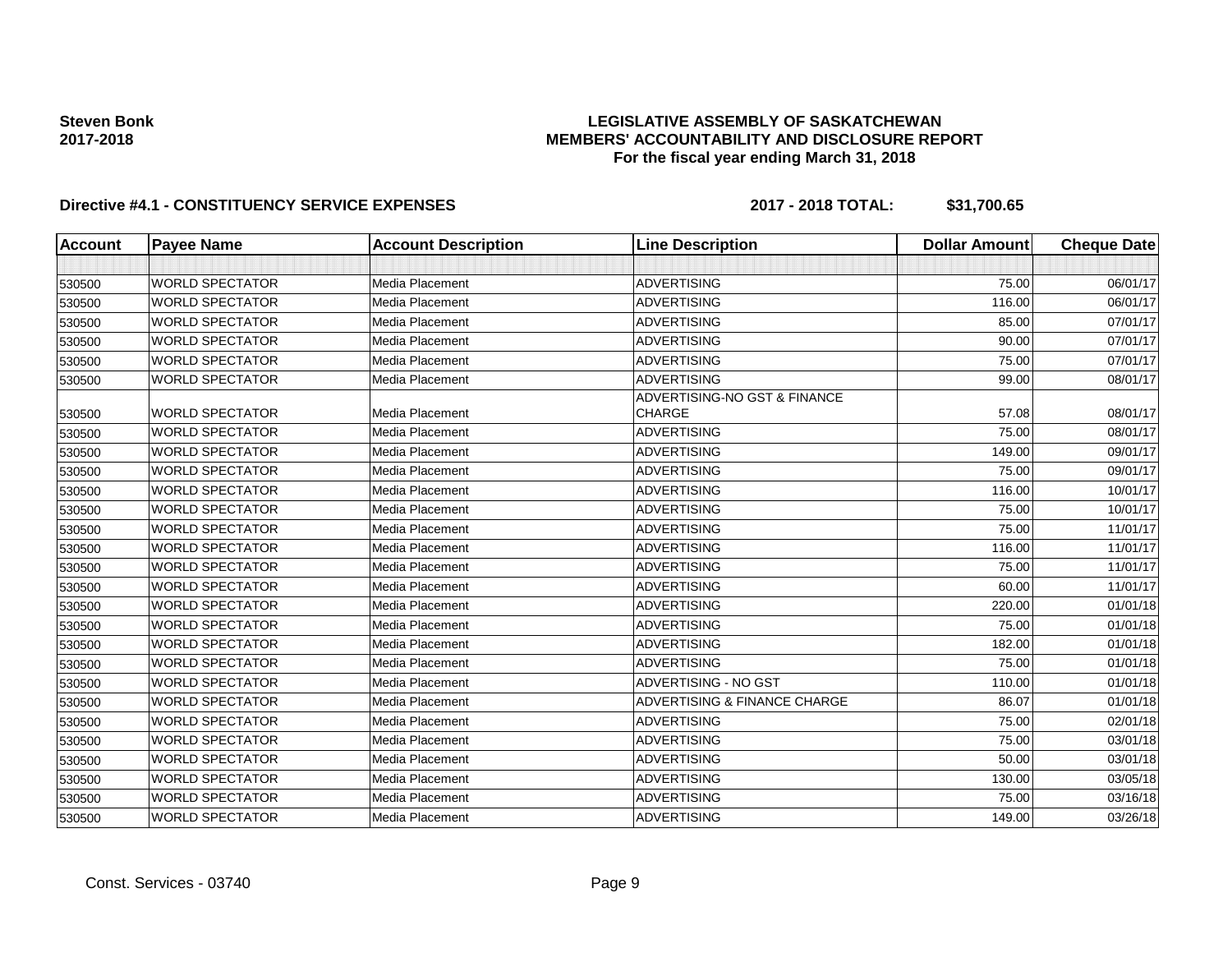# **LEGISLATIVE ASSEMBLY OF SASKATCHEWAN MEMBERS' ACCOUNTABILITY AND DISCLOSURE REPORT For the fiscal year ending March 31, 2018**

| <b>Account</b> | <b>Payee Name</b>                                        | <b>Account Description</b>         | <b>Line Description</b>                               | <b>Dollar Amount</b> | <b>Cheque Date</b> |
|----------------|----------------------------------------------------------|------------------------------------|-------------------------------------------------------|----------------------|--------------------|
|                |                                                          |                                    |                                                       |                      |                    |
| 530500         | <b>WORLD SPECTATOR</b>                                   | <b>Media Placement</b>             | <b>ADVERTISING</b>                                    | 182.00               | 03/26/18           |
| 530900         | HOVDESTAD, TIM J.                                        | <b>Promotional Items</b>           | <b>REIMB: SASK FLAGS &amp; POSTAGE</b>                | 438.44               | 06/05/17           |
| 530900         | HOVDESTAD, TIM J.                                        | <b>Promotional Items</b>           | REIMB: SASKATCHEWAN FLAGS                             | 388.23               | 12/01/17           |
| 530900         | <b>WORLD SPECTATOR</b>                                   | <b>Promotional Items</b>           | CARDS - NO GST                                        | 171.19               | 11/01/17           |
| 530900         | <b>WORLD SPECTATOR</b>                                   | <b>Promotional Items</b>           | CHRISTMAS CARDS                                       | 2,183.60             | 01/01/18           |
| 542000         | HOVDESTAD, TIM J.                                        | Travel                             | C.A. TRAVEL MAY 3, 2017                               | 116.50               | 05/03/17           |
| 542000         | HOVDESTAD, TIM J.                                        | Travel                             | C.A. TRAVEL MAY 17-22, 2017                           | 86.52                | 06/16/17           |
| 542000         | HOVDESTAD, TIM J.                                        | <b>Travel</b>                      | C.A. TRAVEL JANUARY 19, 2018                          | 106.38               | 02/01/18           |
| 550200         | <b>FORUM MEDIA</b>                                       | Books, Mags and Ref Materials      | <b>1 YEAR SUBSCRIPTION RENEWAL</b>                    | 50.00                | 09/01/17           |
| 550200         | <b>GRASSLANDS NEWS GROUP</b>                             | Books, Mags and Ref Materials      | 1 YR SUBSCRIPTION RENEWAL                             | 56.19                | 01/01/18           |
|                | INDIAN HEAD-WOLSELEY NEWS                                |                                    |                                                       |                      |                    |
| 550200         | LTD.                                                     | Books, Mags and Ref Materials      | <b>ADVERTISING</b>                                    | 40.00                | 07/01/17           |
| 550200         | <b>KIPLING CITIZEN</b>                                   | Books, Mags and Ref Materials      | 666142 1YR RENEWAL - NO GST                           | 39.52                | 09/01/17           |
| 550200         | <b>WORLD SPECTATOR</b>                                   | Books, Mags and Ref Materials      | 1YR SUBSCRIPTION RENEWAL                              | 42.86                | 05/01/17           |
| 555000         | <b>BONK, STEVEN</b>                                      | Other Material and Supplies        | REIMB: MISC. & OFFICE SUPPLIES                        | 155.36               | 03/01/18           |
|                |                                                          |                                    | RENOVATION MATERIALS&OFFICE                           |                      |                    |
| 555000         | BORDERLAND CO-OPERATIVE LTD. Other Material and Supplies |                                    | <b>SUPPLIES</b>                                       | 15.89                | 09/01/17           |
| 555000         | BORDERLAND CO-OPERATIVE LTD. Other Material and Supplies |                                    | MISC. & OFFICE SUPPLIES                               | 16.75                | 02/01/18           |
| 555000         | BORDERLAND CO-OPERATIVE LTD.                             | Other Material and Supplies        | MISC. & OFFICE SUPPLIES                               | 12.79                | 02/01/18           |
| 555000         | <b>BROADWAY STATIONERY</b>                               | Other Material and Supplies        | <b>OFFICE SUPPLIES</b>                                | 206.66               | 08/01/17           |
| 555000         | <b>BROADWAY STATIONERY</b>                               | Other Material and Supplies        | MISC. & OFFICE SUPPLIES                               | 83.72                | 11/01/17           |
| 555000         | <b>BROADWAY STATIONERY</b>                               | <b>Other Material and Supplies</b> | <b>OFFICE SUPPLIES</b>                                | 217.25               | 01/01/18           |
| 555000         | <b>BROADWAY STATIONERY</b>                               | Other Material and Supplies        | <b>OFFICE SUPPLIES</b>                                | 38.52                | 02/01/18           |
| 555000         | HALL'S FIRE SAFETY LTD.                                  | Other Material and Supplies        | MISC. & OFFICE SUPPLIES                               | 79.50                | 04/05/17           |
| 555000         | HOVDESTAD, TIM J.                                        | Other Material and Supplies        | REIMB: MISC. & OFFICE SUPPLIES                        | 38.99                | 04/13/17           |
| 555000         | HOVDESTAD, TIM J.                                        | Other Material and Supplies        | REIMB: MISC.&OFFICE SUPPLIES/RENO<br><b>MATERIALS</b> | 72.48                | 05/05/17           |
| 555000         | HOVDESTAD, TIM J.                                        | Other Material and Supplies        | <b>REIMB: POSTAGE &amp; OFFICE SUPPLIES</b>           | 2.89                 | 07/01/17           |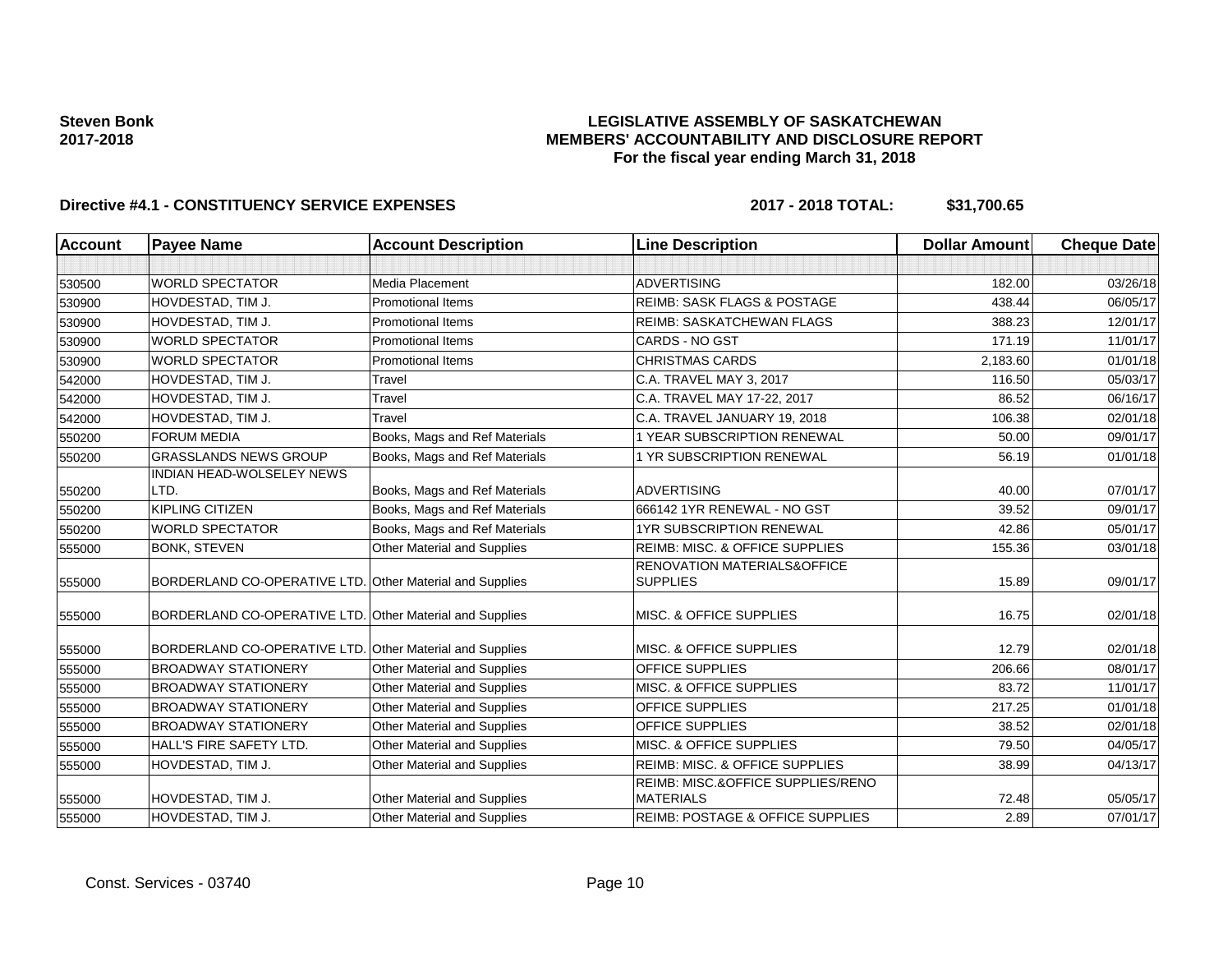# **LEGISLATIVE ASSEMBLY OF SASKATCHEWAN MEMBERS' ACCOUNTABILITY AND DISCLOSURE REPORT For the fiscal year ending March 31, 2018**

| <b>Account</b> | <b>Payee Name</b>                                         | <b>Account Description</b>         | <b>Line Description</b>                                   | <b>Dollar Amount</b> | <b>Cheque Date</b> |
|----------------|-----------------------------------------------------------|------------------------------------|-----------------------------------------------------------|----------------------|--------------------|
|                |                                                           |                                    |                                                           |                      |                    |
| 555000         | HOVDESTAD, TIM J.                                         | Other Material and Supplies        | POSTAGE/BOTTLED WATER                                     | 5.50                 | 07/20/17           |
| 555000         | HOVDESTAD, TIM J.                                         | <b>Other Material and Supplies</b> | <b>REIMB: POSTAGE&amp;BOTTLED WATER</b>                   | 5.50                 | 09/01/17           |
| 555000         | HOVDESTAD, TIM J.                                         | Other Material and Supplies        | <b>REIMB: POSTAGE &amp; OFFICE SUPPLIES</b>               | 49.99                | 12/01/17           |
| 555000         | HOVDESTAD, TIM J.                                         | Other Material and Supplies        | <b>REIMB: MISC. &amp; OFFICE SUPPLIES</b>                 | 48.90                | 12/12/17           |
| 555000         | HOVDESTAD, TIM J.                                         | Other Material and Supplies        | <b>REIMB: BOTTLED WATER</b>                               | 11.00                | 01/17/18           |
| 555000         | LEE'S CARPET WAREHOUSE LTD.                               | Other Material and Supplies        | <b>PAINTING SUPPLIES</b>                                  | 30.92                | 07/01/17           |
| 561300         | BORDERLAND CO-OPERATIVE LTD. Leasehold Improvements - Exp |                                    | OFFICE RENOVATION SUPPLIES                                | 138.87               | 08/01/17           |
| 561300         | BORDERLAND CO-OPERATIVE LTD. Leasehold Improvements - Exp |                                    | OFFICE RENOVATION SUPPLIES                                | 619.96               | 08/01/17           |
| 561300         | BORDERLAND CO-OPERATIVE LTD. Leasehold Improvements - Exp |                                    | OFFICE RENOVATION SUPPLIES                                | 21.19                | 08/01/17           |
| 561300         | BORDERLAND CO-OPERATIVE LTD. Leasehold Improvements - Exp |                                    | OFFICE RENOVATION SUPPLIES                                | 47.69                | 08/01/17           |
| 561300         | BORDERLAND CO-OPERATIVE LTD. Leasehold Improvements - Exp |                                    | <b>RENOVATION MATERIALS</b>                               | 15.48                | 09/01/17           |
| 561300         | BORDERLAND CO-OPERATIVE LTD. Leasehold Improvements - Exp |                                    | <b>RENOVATION MATERIALS</b>                               | 130.84               | 09/01/17           |
| 561300         | BORDERLAND CO-OPERATIVE LTD. Leasehold Improvements - Exp |                                    | <b>RENOVATION MATERIALS</b>                               | 36.80                | 09/01/17           |
| 561300         | BORDERLAND CO-OPERATIVE LTD. Leasehold Improvements - Exp |                                    | <b>RENOVATION MATERIALS&amp;OFFICE</b><br><b>SUPPLIES</b> | 2.43                 | 09/01/17           |
| 561300         | BORDERLAND CO-OPERATIVE LTD. Leasehold Improvements - Exp |                                    | <b>RENOVATION MATERIALS</b>                               | 114.96               | 10/01/17           |
| 561300         | BORDERLAND CO-OPERATIVE LTD. Leasehold Improvements - Exp |                                    | <b>RENOVATION MATERIALS</b>                               | 8.95                 | 10/01/17           |
| 561300         | HOVDESTAD, TIM J.                                         | Leasehold Improvements - Exp       | <b>REIMB: RENOVATION MATERIALS</b>                        | 128.43               | 05/01/17           |
| 561300         | HOVDESTAD, TIM J.                                         | Leasehold Improvements - Exp       | REIMB: MISC.&OFFICE SUPPLIES/RENO<br><b>MATERIALS</b>     | 41.43                | 05/05/17           |
| 561300         | HOVDESTAD, TIM J.                                         | Leasehold Improvements - Exp       | REIMB: POSTAGE& RENO MATERIALS                            | 117.61               | 09/01/17           |
| 561300         | LEE'S CARPET WAREHOUSE LTD.                               | Leasehold Improvements - Exp       | <b>RENOVATION SUPPLIES</b>                                | 74.28                | 09/01/17           |
| 561300         | LEE'S CARPET WAREHOUSE LTD.                               | Leasehold Improvements - Exp       | <b>RENOVATION MATERIALS</b>                               | 42.39                | 10/01/17           |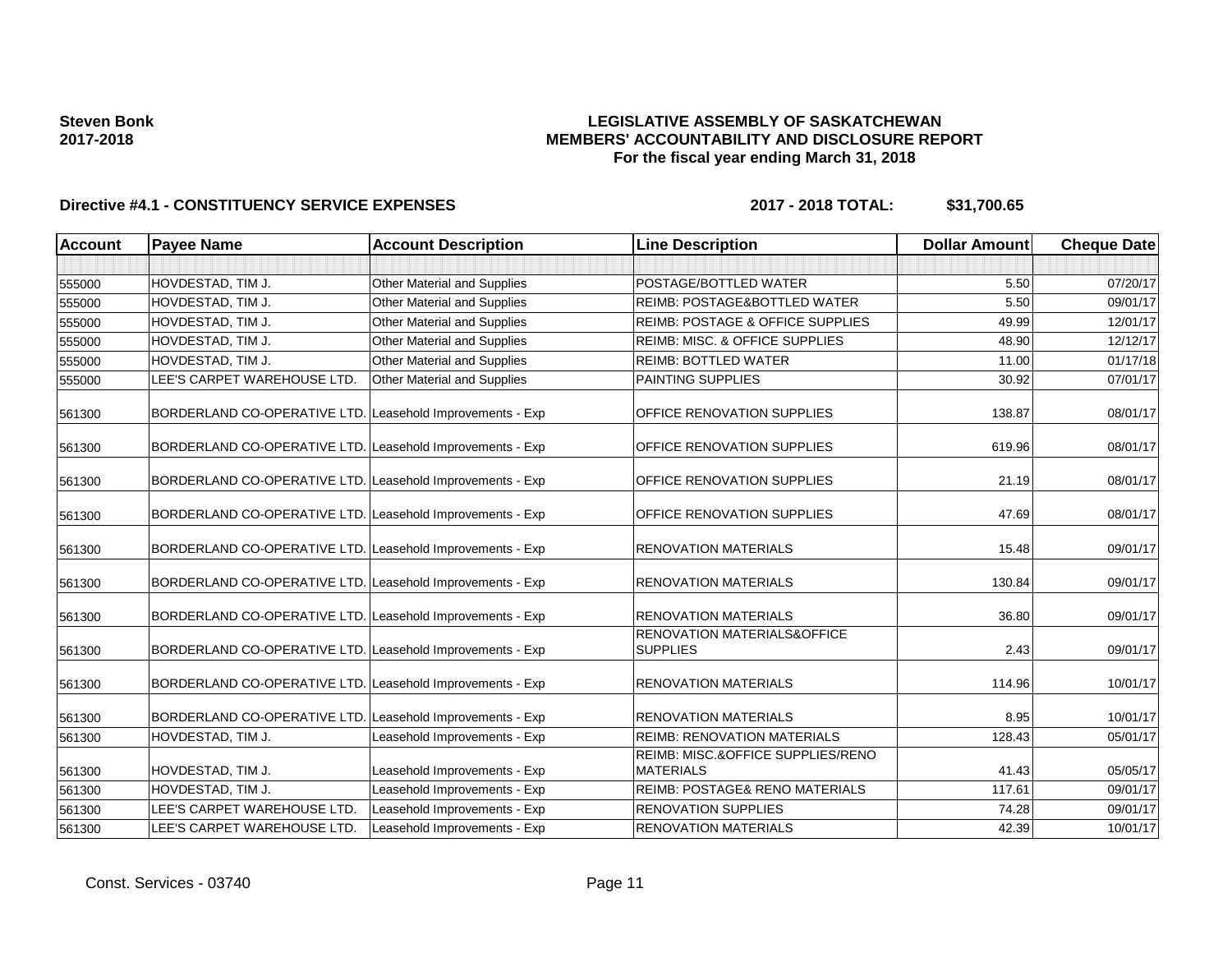# **LEGISLATIVE ASSEMBLY OF SASKATCHEWAN MEMBERS' ACCOUNTABILITY AND DISCLOSURE REPORT For the fiscal year ending March 31, 2018**

| <b>Account</b> | <b>Pavee Name</b>          | <b>Account Description</b>                  | <b>Line Description</b>                 | <b>Dollar Amountl</b> | <b>Cheque Datel</b> |
|----------------|----------------------------|---------------------------------------------|-----------------------------------------|-----------------------|---------------------|
|                |                            |                                             |                                         |                       |                     |
|                |                            |                                             | SUPPLIES/LABOUR/MISC. FOR               |                       |                     |
| 561300         | PALIBRODA, TERRY           | Leasehold Improvements - Exp                | <b>IRENOVATIONS</b>                     | 580.00                | 05/01/17            |
| 561300         | <b>PALIBRODA, TERRY</b>    | Leasehold Improvements - Exp                | LABOUR FOR RENOVATIONS                  | 675.00                | 08/02/17            |
| 561300         | <b>TOM'S ELECTRIC LTD.</b> | Leasehold Improvements - Exp                | <b>IMLA OFFICE RENOVATIONS - NO GST</b> | 316.57                | 10/01/17            |
| 564600         | HOVDESTAD, TIM J.          | Computer Software - Exp                     | <b>REIMB: SOFTWARE &amp; POSTAGE</b>    | 109.89                | 06/01/17            |
| 565200         | <b>BECKETT, JACQUIE</b>    | <b>Office Furniture and Equipment - Exp</b> | <b>ARTWORK</b>                          | 250.00                | 07/01/17            |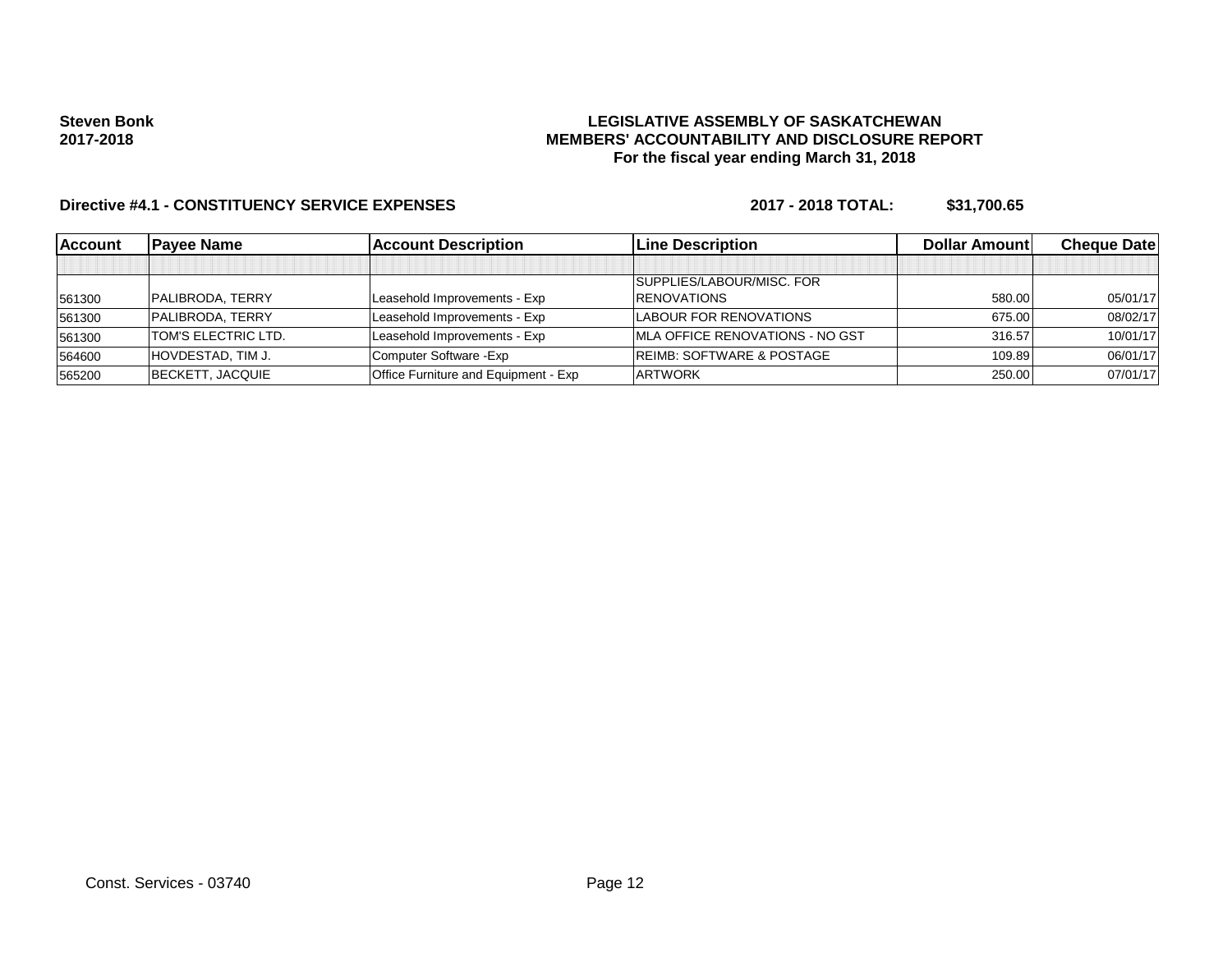# **LEGISLATIVE ASSEMBLY OF SASKATCHEWAN MEMBERS' ACCOUNTABILITY AND DISCLOSURE REPORT For the fiscal year ending March 31, 2018**

# Directive #6 - CONSTITUENCY ASSISTANT EXPENSES 2017 - 2018 TOTAL: \$48,123.28

| <b>Account</b> | <b>Payee Name</b> | <b>Account Description</b> | <b>Dollar Amount</b> | <b>Cheque Date</b> |
|----------------|-------------------|----------------------------|----------------------|--------------------|
|                |                   |                            |                      |                    |
| 513000         | HOVDESTAD, TIM J. | Out-of-Scope Permanent     | 2,538.97             | 04/11/17           |
| 513000         | HOVDESTAD, TIM J. | Out-of-Scope Permanent     | $-2,538.97$          | 04/11/17           |
| 513000         | HOVDESTAD, TIM J. | Out-of-Scope Permanent     | 1,840.00             | 04/25/17           |
| 513000         | HOVDESTAD, TIM J. | Out-of-Scope Permanent     | 1840                 | 05/09/17           |
| 513000         | HOVDESTAD, TIM J. | Out-of-Scope Permanent     | 1,840.00             | 05/24/17           |
| 513000         | HOVDESTAD, TIM J. | Out-of-Scope Permanent     | 1840                 | 06/06/17           |
| 513000         | HOVDESTAD, TIM J. | Out-of-Scope Permanent     | 1,840.00             | 06/20/17           |
| 513000         | HOVDESTAD, TIM J. | Out-of-Scope Permanent     | 1840                 | 07/05/17           |
| 513000         | HOVDESTAD, TIM J. | Out-of-Scope Permanent     | 1,840.00             | 07/18/17           |
| 513000         | HOVDESTAD, TIM J. | Out-of-Scope Permanent     | 1,840.00             | 08/01/17           |
| 513000         | HOVDESTAD, TIM J. | Out-of-Scope Permanent     | 1840                 | 08/15/17           |
| 513000         | HOVDESTAD, TIM J. | Out-of-Scope Permanent     | 1,840.00             | 08/29/17           |
| 513000         | HOVDESTAD, TIM J. | Out-of-Scope Permanent     | 1840                 | 09/12/17           |
| 513000         | HOVDESTAD, TIM J. | Out-of-Scope Permanent     | 1,840.00             | 09/26/17           |
| 513000         | HOVDESTAD, TIM J. | Out-of-Scope Permanent     | 1840                 | 10/11/17           |
| 513000         | HOVDESTAD, TIM J. | Out-of-Scope Permanent     | 1,840.00             | 10/24/17           |
| 513000         | HOVDESTAD, TIM J. | Out-of-Scope Permanent     | 1840                 | 11/07/17           |
| 513000         | HOVDESTAD, TIM J. | Out-of-Scope Permanent     | 1,840.00             | 11/21/17           |
| 513000         | HOVDESTAD, TIM J. | Out-of-Scope Permanent     | 1,840.00             | 12/05/17           |
| 513000         | HOVDESTAD, TIM J. | Out-of-Scope Permanent     | 1,840.00             | 12/19/17           |
| 513000         | HOVDESTAD, TIM J. | Out-of-Scope Permanent     | 1,840.00             | 01/03/18           |
| 513000         | HOVDESTAD, TIM J. | Out-of-Scope Permanent     | 1,840.00             | 01/16/18           |
| 513000         | HOVDESTAD, TIM J. | Out-of-Scope Permanent     | 1,840.00             | 02/01/18           |
| 513000         | HOVDESTAD, TIM J. | Out-of-Scope Permanent     | 1,840.00             | 02/13/18           |
| 513000         | HOVDESTAD, TIM J. | Out-of-Scope Permanent     | 1,840.00             | 03/01/18           |
| 513000         | HOVDESTAD, TIM J. | Out-of-Scope Permanent     | 1,840.00             | 03/13/18           |
| 513000         | HOVDESTAD, TIM J. | Out-of-Scope Permanent     | 1,472.00             | 03/27/18           |
| 513000         | HOVDESTAD, TIM J. | Out-of-Scope Permanent     | 1527.2               | 04/10/18           |
| 514000         | BECKETT, JACQUI M | Casual/Term                | 538.10               | 11/21/17           |